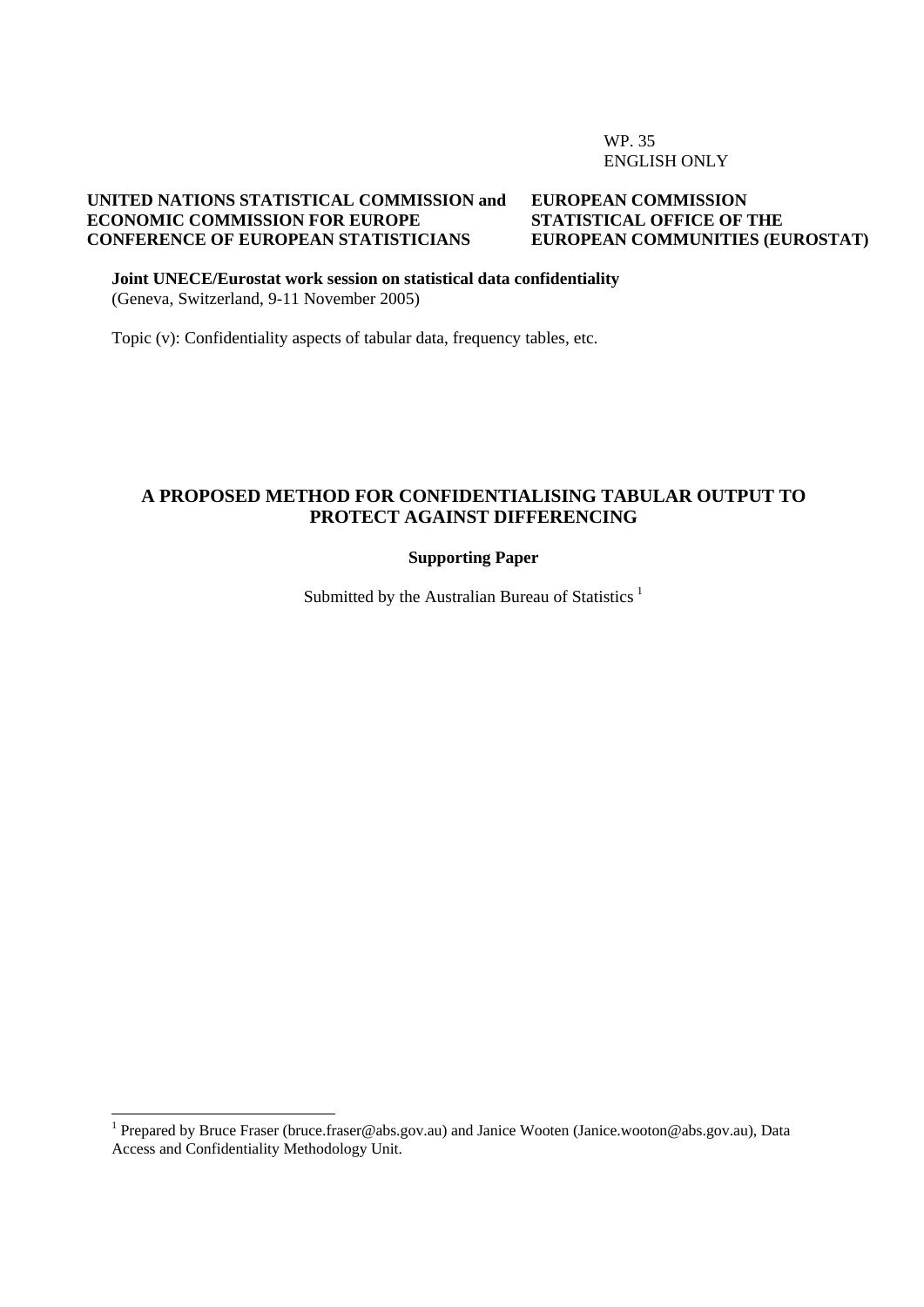# **A proposed method for confidentialising tabular output to protect against differencing**

Bruce Fraser\* and Janice Wooton\*

\* Data Access and Confidentiality Methodology Unit, Australian Bureau of Statistics, Locked Bag 10, Belconnen ACT 2616 Australia, bruce.fraser@abs.gov.au, janice.wooton@abs.gov.au

Views expressed in this paper are those of the authors and do not necessarily represent those of the Australian Bureau of Statistics. Where quoted or used, they should be attributed clearly to the author.

**Abstract:** The differencing problem puts increased demands on a system of tabular confidentiality. Methods currently in use at the Australian Bureau of Statistics and many other national statistical offices only target small cell values for treatment, and allow large cells values to be released without any perturbation to protect confidentiality. Such methods are vulnerable to differencing attacks which can derive unprotected small cell values as the difference of two unprotected large cell values. This paper proposes a cell perturbation method for confidentialising Australian population Census tables to protect against differencing attacks and any other attempts at identification. The method is a two stage process. At the first stage a perturbation is added to all cells of all tables, including the independent perturbation of table marginals. The perturbation is set to zero for a pre-determined set of key output (e.g. age by sex population counts). This perturbation process produces a non-additive protected table. At the second stage additivity is restored. Record keys are assigned to the microdata and are used to produce consistent perturbations at the first stage of the process, although consistency is lost when additivity is restored.

#### **1 Introduction**

The Australian *Census and Statistics Act, 1905* provides the authority for the Australian Bureau of Statistics (ABS) to collect statistical information, and requires that statistical output shall not be published or disseminated in a manner that is likely to enable the identification of a particular person or organisation. This requirement means that the ABS must take care with any statistical information that relates to very small subpopulations or subsamples.

Output from Australia's 5-yearly Population Census is extensively used for studying small subpopulations in Australia. As a complete enumeration of people in Australia on census night, it is one of the few statistical datasets in Australia that can be used to compile meaningful statistics for small subpopulations. It is therefore important that rigorous procedures and techniques are in place to ensure that Population Census output is released in a manner that is not likely to enable identification of any individual, household or family.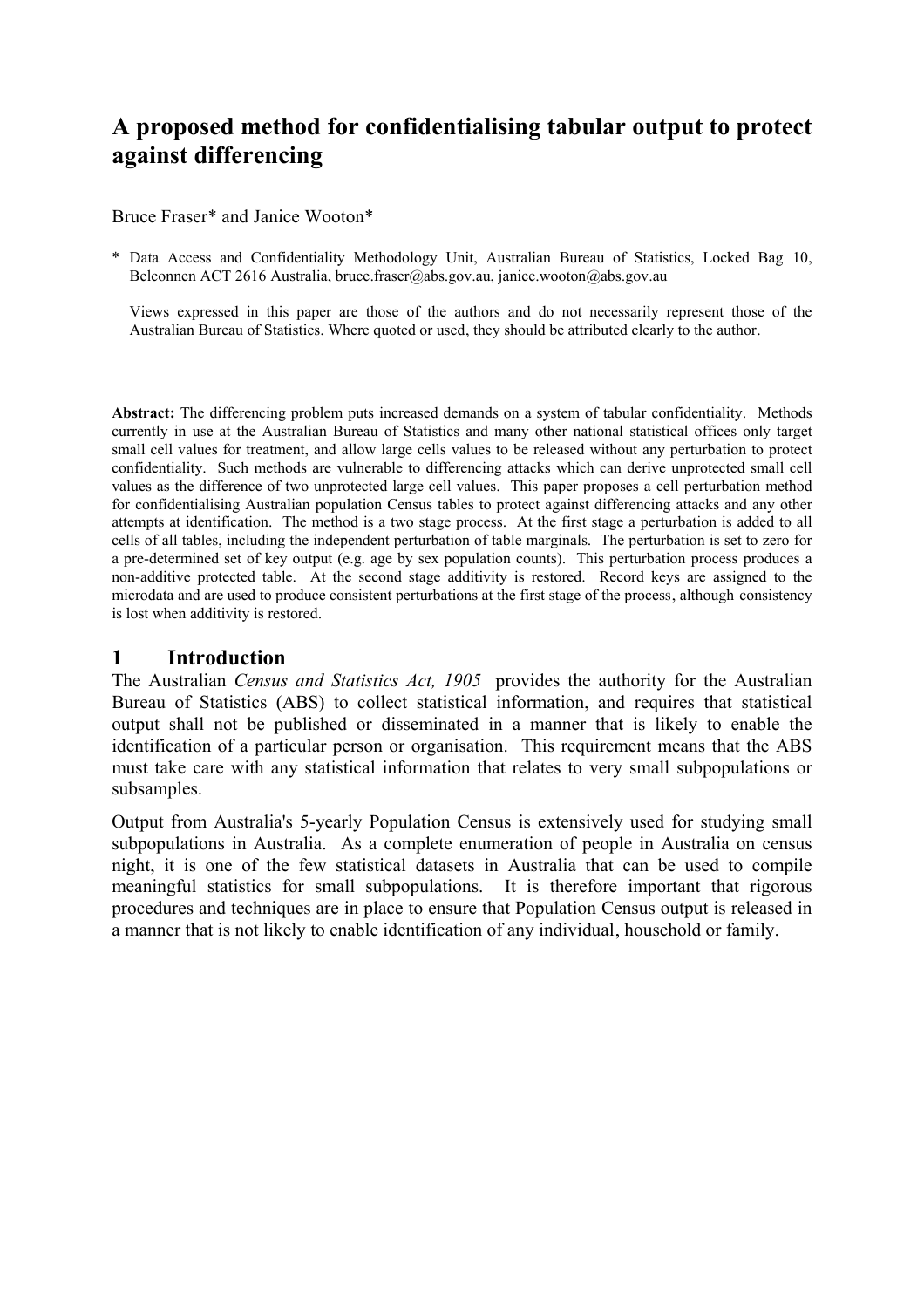The current technique used to guard against identification or disclosure of confidential information in census tables of counts is random rounding to base 3 for cells with small values. However with the 2006 Population Census this method alone is no longer adequate to protect census tables against disclosure. This is due to a number of factors, in particular the introduction of a new small area geographical unit - the mesh block, and a proposed web-based table-builder product which would allow users to produce tailored tables according to their own specifications. The small cell perturbations produced by the random rounding base 3 method are not effective as the sole protection for ad hoc output where a user can specify tailored tables using fine level geography or fine disaggregations of other variables. A further problem is that it is becoming increasingly difficult to keep track of all the Population Census tables released across different mechanisms, and so difficult to protect against differencing problems by tracking the release of output.

An example of a differencing problem is where a user specifies a table for a user-defined geography, compiled from a number of small area building blocks. For example, the Statistical Local Area (SLA) "Remainder of ACT" had a population of approximately 430 at the time of the 2001 Population Census. The SLA consists of 7 Collection Districts (CDs) with populations of approximately 210, 115, 65, 25, 10 and two with populations of less than 5 each. If a user can specify tables for a tailored geography made up from CD building blocks, then they can specify a table for the full SLA, as well as a table for the amalgam of the six CDs with the greatest populations. Differencing the two tables provides information for a single CD with a population of less than 5 persons. The confidentiality protections applied to the SLA table, and the 6 CDs table, must therefore be sufficient to ensure that no information is disclosed through differencing the two tables. For further details regarding the definition of CD's and SLA's see ABS Cat. no. 1216.0 *Australian Standard Geographical Classification (ASGC)- Electronic publication* , July 2004.

The differencing problem is not limited to geography. User-specified tables could be requested for the whole population of "Remainder of ACT", and for the population aged less than 70 years, or for the population born in English-speaking countries, or for the population who only speak English at home. Differencing would again produce results in respect of small subpopulations.

To solve the differencing problem, we propose an alternative to the current census tabular confidentialisation methodology. The new methodology will be discussed in the following sections and is a cell perturbation technique. This technique has advantages in that it provides protection against disclosure through differencing and disclosure through single contributor cells. Like the current method, the new method will ensure small cells are perturbed to protect against disclosure through single contributor cells. But unlike the existing method a small amount of perturbation is introduced to all cells instead of just small cells. This ensures that when two large cells are differenced to produce a small difference enough perturbation has been introduced so that users cannot have much confidence in the accuracy of the differenced value.

The method has been developed in the context of Population Census tables, and has only been designed to protect tables of non-negative integer counts.

### **2 Deriving a New Cell Perturbation Method**

By perturbing all cells instead of just small cells, we can protect census tables against disclosure through differencing.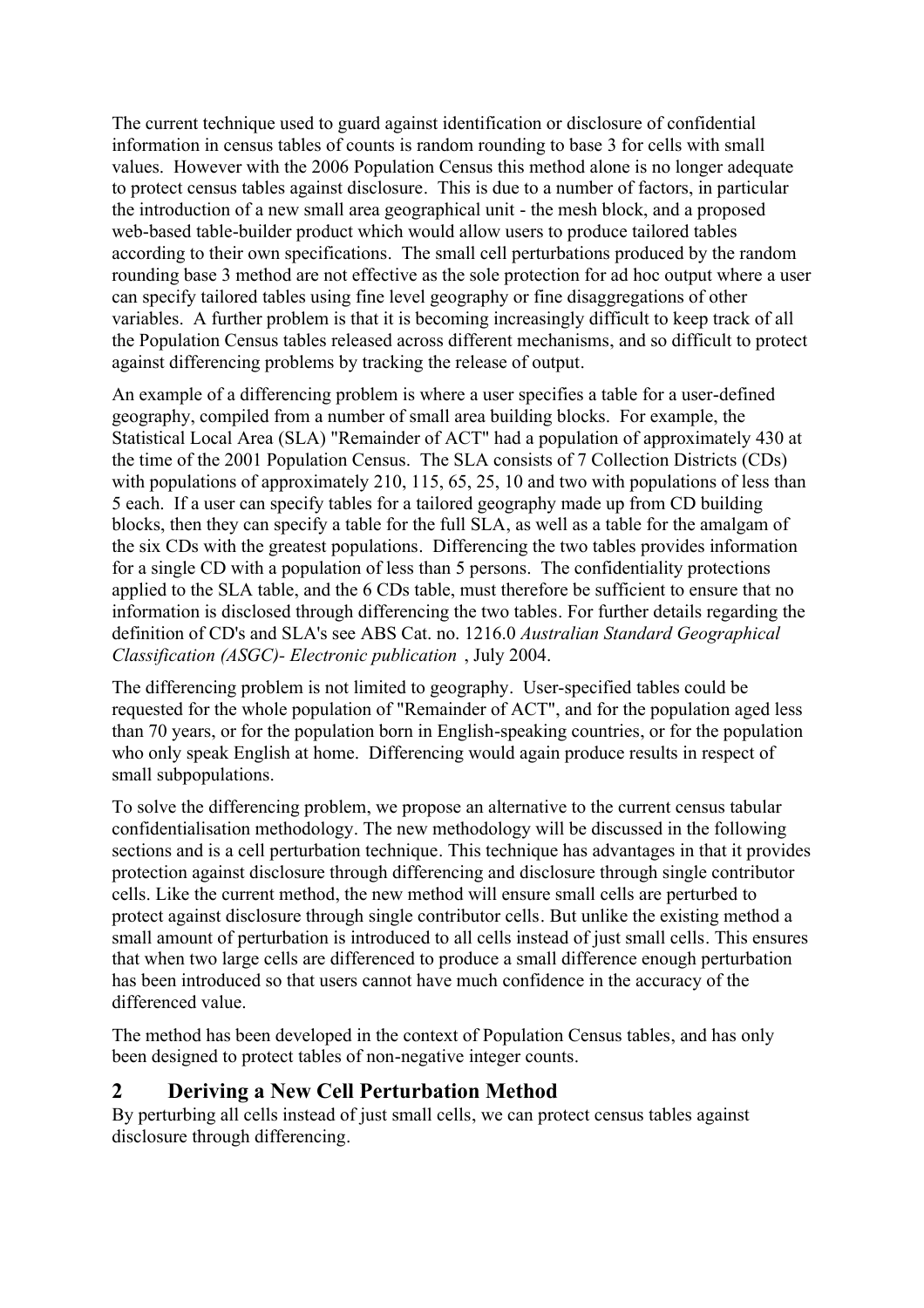Denote the i<sup>th</sup> cell count of a multi-way table as  $n_i$ . For each non-zero  $n_i$  an independent perturbation d<sub>i</sub> is generated from an integer-value distribution that satisfies the following criteria:

(a) mean of zero;

(b)  $d_i \ge -n_i$ ;

- (c) fixed variance V for all i and all  $n_i$ ; and
- $(d)$  $|d| \leq c$  for some small positive integer c.

 $d_i$  is added to  $n_i$  to give  $n_i^*$ , the cell value for the protected table.

Criterion (a) ensures that the perturbations do not add a bias to the table, criterion (b) ensures that no negative numbers are created as a result of perturbation, criterion (c) ensures that any cell derived by differencing two perturbed cells has a fixed variance, and also that relatively more noise is added to the smallest cells (smallest  $n_i$ ), and criterion (d) is applied to ensure that no perturbation is ever greater than c in magnitude.

Note that no perturbation is added to zero cells  $(n_i = 0)$  in order to maintain any structural

zeroes. The method we propose also independently perturbs every non-zero cell in a table, in particular this means table margins are perturbed independently from interior cells and so table additivity is lost. An alternative approach would be to perturb interior cells only, and then generate marginals by adding interior cells. However this approach would result in a final perturbation of marginal cells with a high level of variance, and indeed a variance that increases as the number of interior cells increases. In order to prevent large perturbations on the margins we instead perturb them independently of interior cells to create a non-additive table, then restore table additivity as a separate step.

### **3 Improving consistency by assigning random numbers or record keys to microdata records**

A technique for improving consistency between tables is to assign permanent random numbers to each record on the microdata file, and to use these permanent random numbers to generate the random perturbations. In the following we discuss two possible ways of doing this.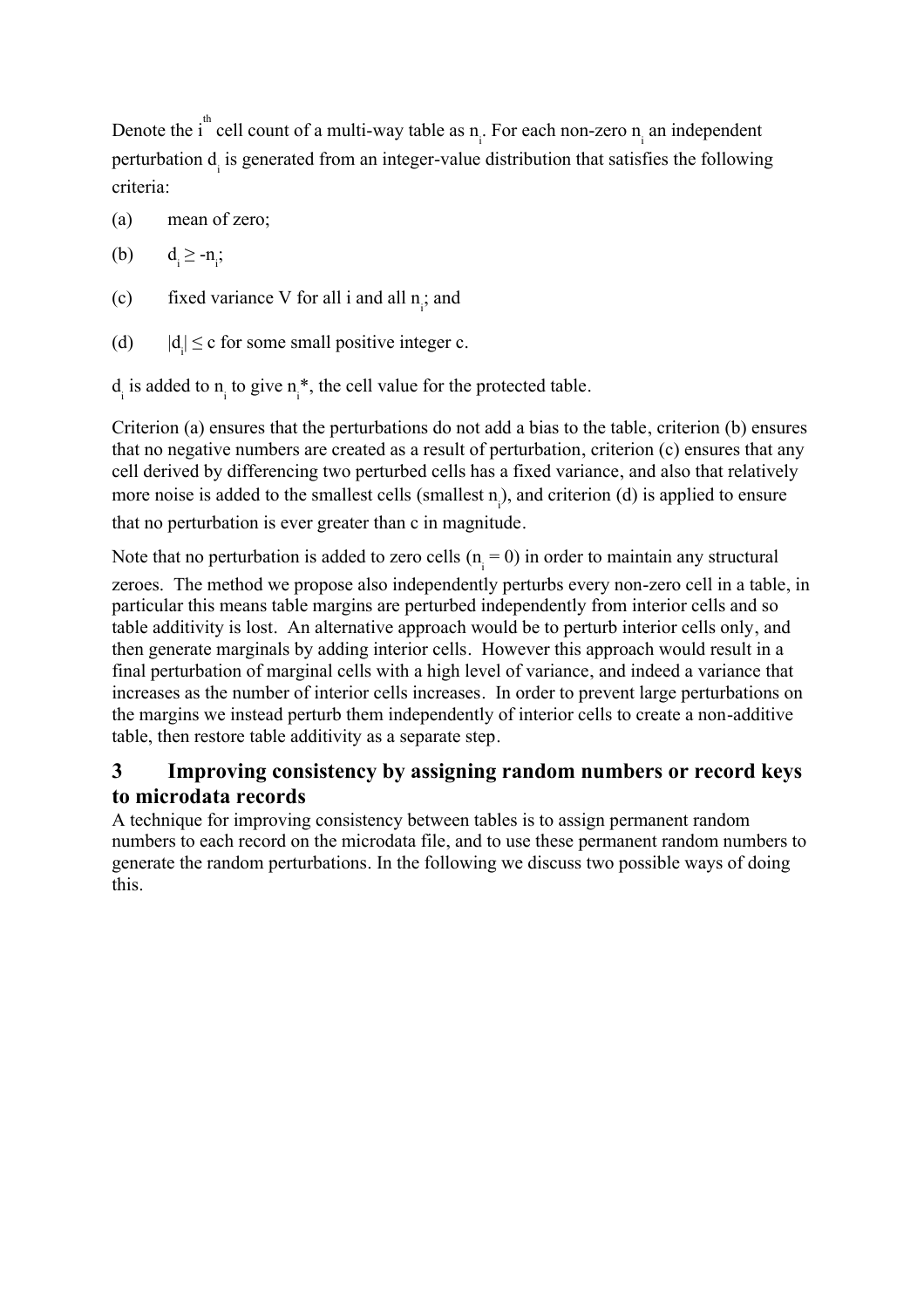The first way is to assign each record a key in the form of a 32-bit binary number (the keys are assigned randomly to each observation on the census microdata file). This record key can be used as a seed for a pseudo-random number generating function, which in turn could be used for generating d<sub>i</sub> at record level. Record keys can also be combined across records to guarantee consistent results are applied to aggregates of records. This can be done using the XOR (exclusive or) function. The XOR function will return another 32-bit binary number, and will always return the same result from the input, regardless of the order in which the individual keys are XORed together. This means any aggregate of n records will correspond to a unique 32-bit aggregate key, obtained by XORing the keys of the individual records. The key of the aggregate can be used to seed a pseudo-random number, which in turn can be used to determine the aggregate's perturbed value. This gives the property that whenever the same set of units are together in an interior cell, the perturbed cell value will always be the same.

The second method is to assign an independent random discrete uniform number to each unit in the microdata file. The interval for the discrete uniform random variables will be from 0, 1, 2, ... m-1, where m is a sufficiently large integer value. Let  $y_i$  denote the discrete uniform random variable assigned to the  $j^{\text{th}}$  unit on the microdata file. It can be proved that the sum mod m of any combination of the  $y_i$  values is also a discrete uniform random variable on the interval 0, 1, 2, ...., m-1. Whenever a set of units are present together in an internal cell, we can combine their discrete uniform random numbers using the mod function described above and use the result to decide on the perturbation to be applied to the cell. This guarantees that whenever the same units contribute to an interior cell, the perturbation will always be the

### **4 Allowing for zero perturbation counts**

same.

The assignment of record keys or random numbers to microdata records discussed in section 3 can be modified slightly to allow for a set of predefined counts for which no perturbation error will be introduced. For example, age by sex population counts at a particular level of geography can be defined as zero perturbation counts. (In this example the level of geography chosen must be broad enough to ensure that it is not vulnerable to differencing).

This can be done by assigning record keys or random numbers independently to all but one of the records contributing to each zero perturbation count. The final record in each group is assigned the particular record key or random number that is required to ensure that the aggregation of the record keys or random numbers of all records in the group (through mod m addition, XOR, or some other method of aggregation), gives a final result of zero. The perturbation process is then constrained to ensure that a result of zero will always produce a perturbation of zero.

## **5 Restoring additivity to perturbed tables**

There are a number of ways in which additivity might be restored to the non-additive table that results from the independent perturbation of interior and marginal cells. A key criterion for an additivity algorithm is that it can process large tables quickly. This is necessary in order to be able to offer a responsive web-based table-builder service, whereby a user can specify a tailored table, and have it constructed, confidentialised and delivered to the user via the web interface in a short period of time. A secondary criterion is to only make small adjustments to the table marginals, with larger adjustments in the interior cells, if necessary.